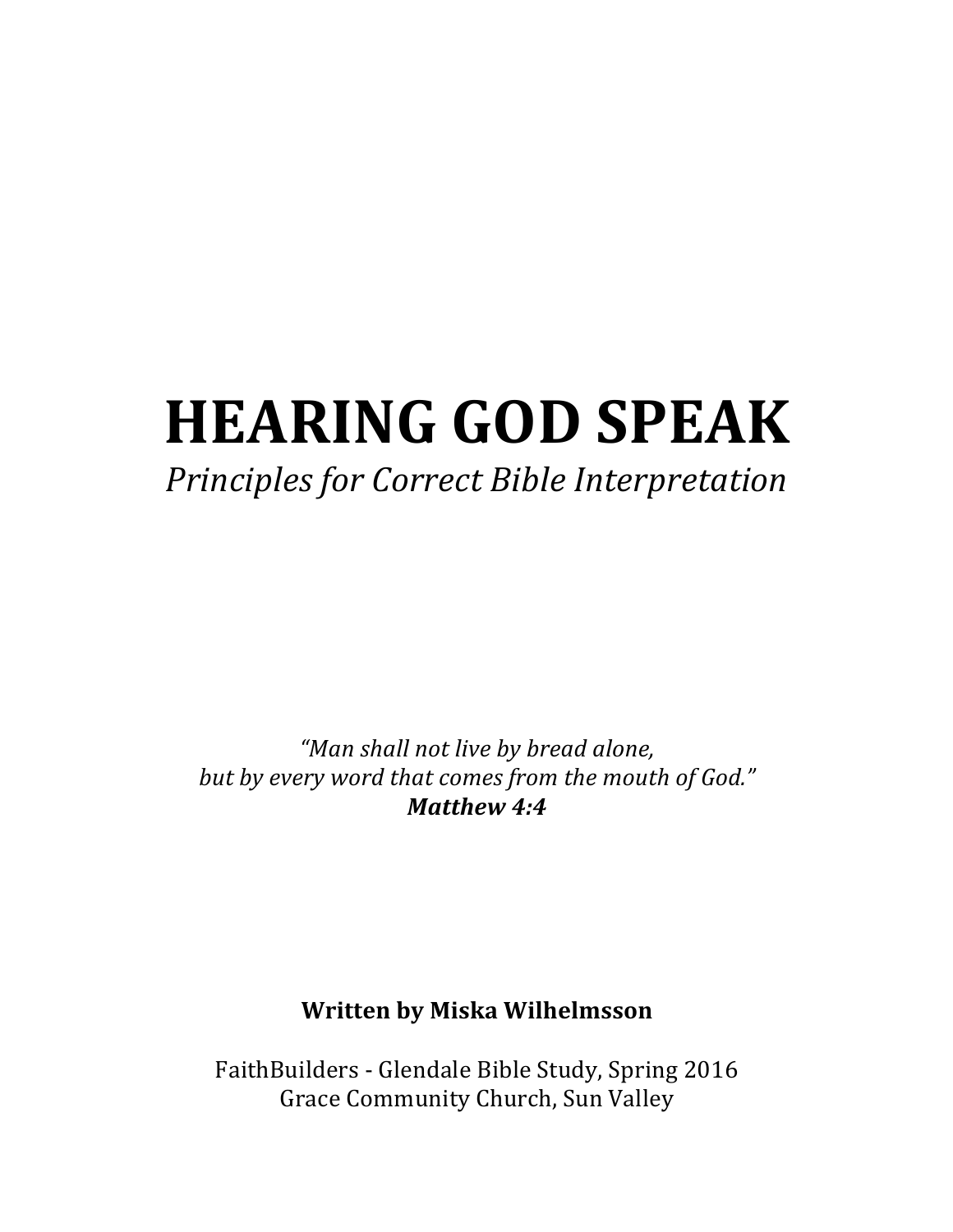# **Contents**

| LESSON 8: The Language That Needs to Be Understood 14      |  |
|------------------------------------------------------------|--|
|                                                            |  |
| LESSON 10: The Different Approaches Throughout History  16 |  |
| LESSON 11: The Right and Wrong of Bible Interpretation 17  |  |
|                                                            |  |
|                                                            |  |
|                                                            |  |

Scripture quotations are from the ESV® Bible (The Holy Bible, English Standard Version®), copyright © 2001 by Crossway, a publishing ministry of Good News Publishers. Used by permission. All rights reserved.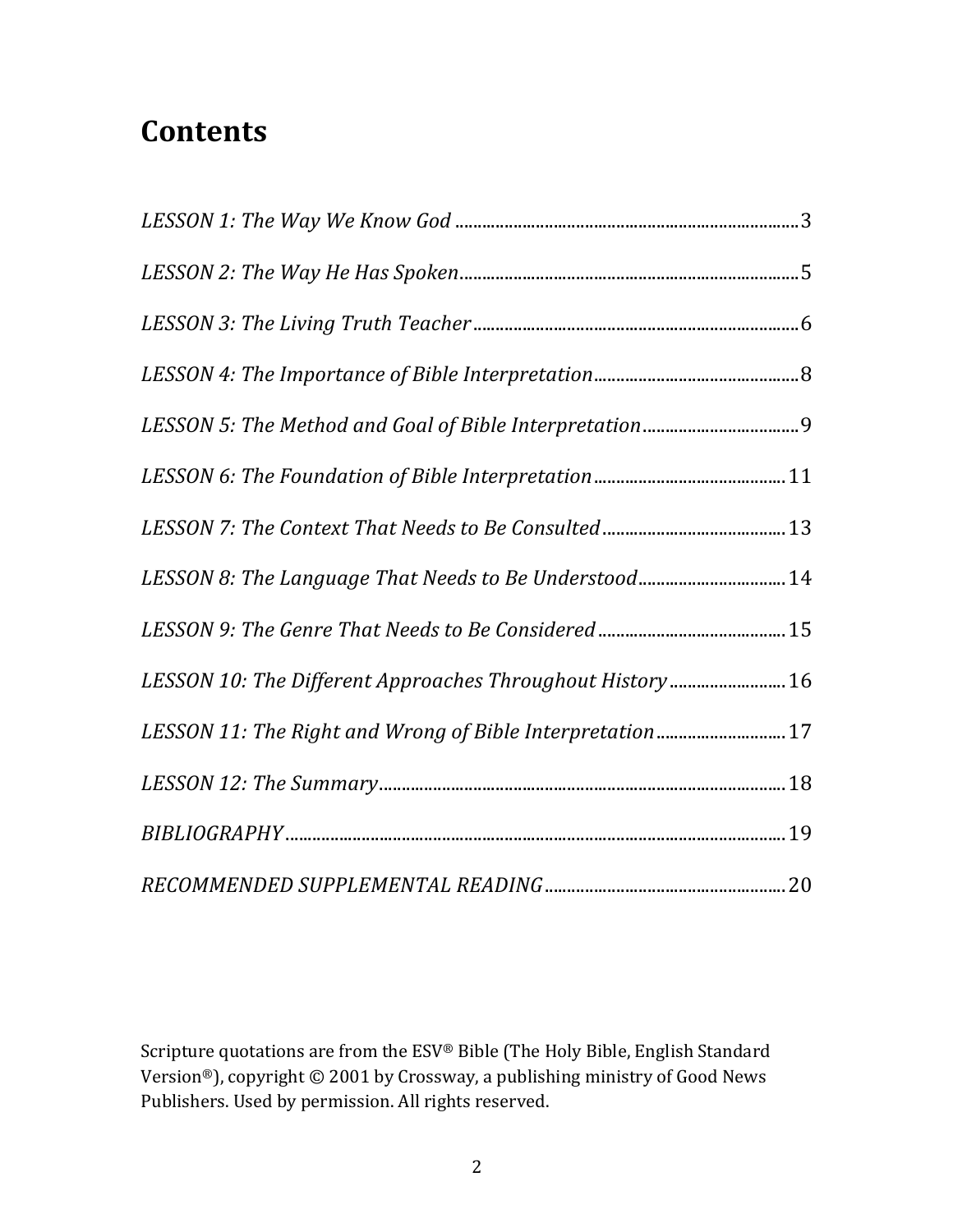# *LESSON 1: The Way We Know God*

## **❖ COMMENT TO CONSIDER:**

*"You Christians are so arrogant and narrow minded! How can you be so proud*  to think that you can know what God thinks about everything!"

## **1) Knowing God through THE WISDOM inside us?**

"**Has not God made foolish the wisdom of the world?** For since, in the wisdom of God, the world did not know God through wisdom, it pleased God through the folly of what we preach to save those who believe."  $(1$  Corinthians  $1:20-21$ )

*Additional verses: Isaiah 29:13-14, Isaiah 44:24-25*

## **2) Knowing God through THE WORLD around us?**

*"For his invisible attributes, namely, his eternal power and divine nature, have been clearly perceived, ever since the creation of the world, in the things that have been made.*" (Romans 1:20)

*Additional verses: Psalm 19:1-2, Psalm 97:6, Isaiah 40:21-26*

## **3) Knowing God through THE WORD given to us?**

"...these things God has revealed to us through the Spirit. For the Spirit *searches everything, even the depths of God. For who knows a person's thoughts except* the spirit of that person, which is in him? So also no one comprehends *the thoughts of God except the Spirit of God... And we impart this in words not taught by human wisdom but taught by the Spirit..."* (1 Corinthians 2: 10-11, 13)

*Additional verses: Isaiah 42:5, 1 Corinthians 2:6-16, Hebrews 1:1-2*

**SUMMARY:** If we were left to our own wisdom and reasoning capabilities, we would never arrive at true knowledge about God and how we are to worship Him. When we look at the creation around us, we know and understand that God exists and that He is powerful, but without His Word (The Bible) we would still remain in darkness about the specific character, requirements and promises of God.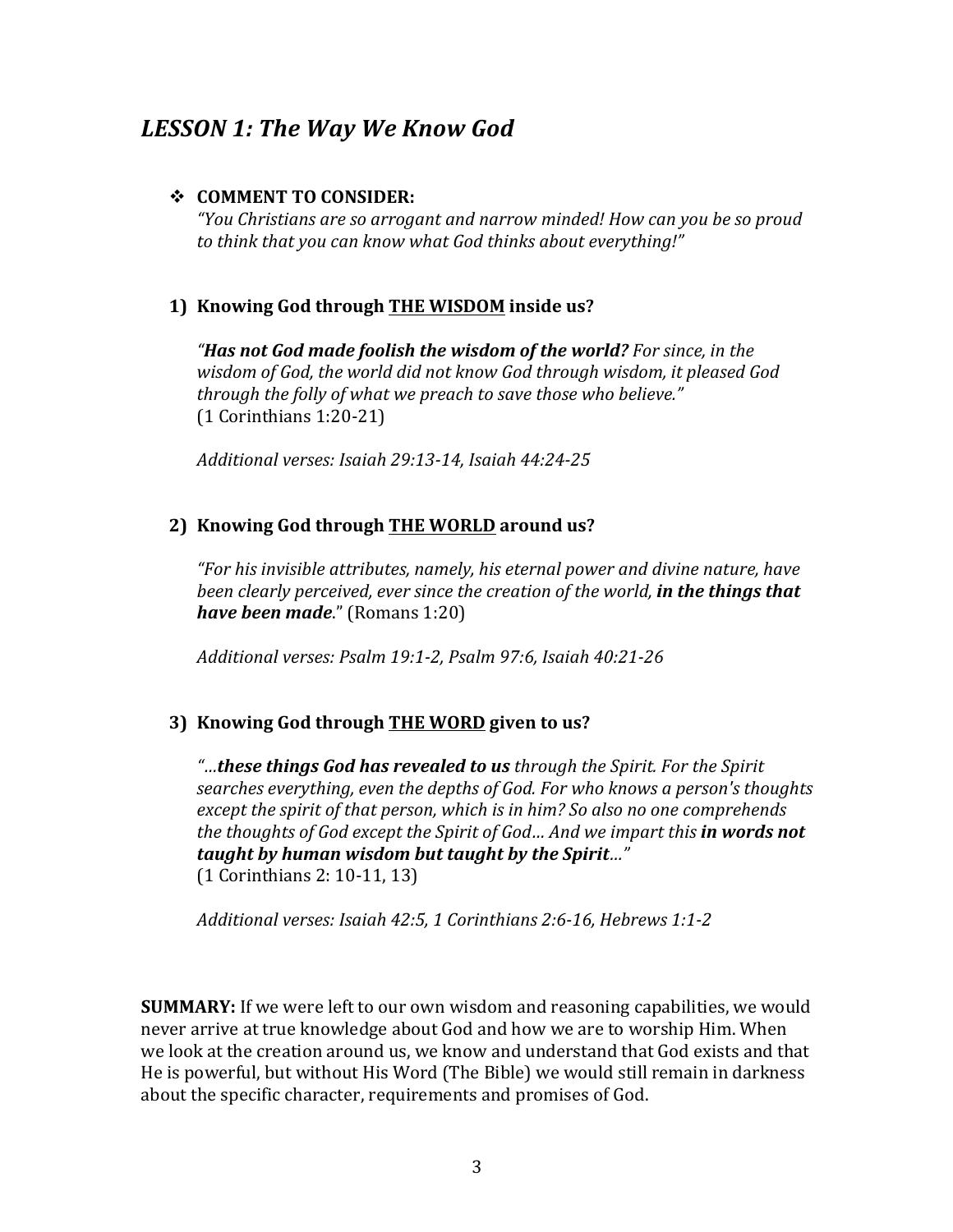# *Seeing God's General Revelation*

**"For what can be known about God is plain to them,** because God has shown it to *them.* For his invisible attributes, namely, **his eternal power** and **divine nature**, have *been clearly perceived, ever since the creation of the world, in the things that have been made.* So they are without excuse." (Romans 1:19-20)

# $\triangleright$  How is it GENERAL and what does it REVEAL?

**Robert L. Thomas:** "General revelation is the common possession of all people of all time and in all places. It is divinely generated revelation imposed on the whole human race and impossible for mankind to avoid."

- **Creation** (*"the things that have been made"* Romans 1:20)
- **Conscience** (*"their conscience also bears witness"* Romans 2:15)

The content of general revelation is two-fold. It reveals to us that God exists and that He is powerful. All people 'hear' God's general revelation, but they choose to suppress the truth in unrighteousness (Romans  $1:18$ ).

- **His eternal power** (Rom. 1:20)
- **His divine nature** (Rom. 1:20)

# *Hearing God's Special Revelation*

*"Long ago, at many times and in many ways, God spoke to our fathers by the prophets, but* in these last days **he has spoken to us** by his Son" (Hebrews 1:1-2a)

# Ø **How is it SPECIAL and what does it REVEAL?**

**John MacArthur:** "Special revelation takes up where creation and conscience leave off. Special revelation tells us all we need to know about God—truth that was never before understood."

- **Prophets** ("God spoke to our fathers by the prophets" Heb. 1:1)
- **His Son** (*"he [God]* has spoken to us by his Son" Heb. 1:2)

God's special revelation (The Bible) reveals to us the details of His character and His requirements. It reveals to us that which we could never know apart from Him revealing it to us.

- **Who God is** (Exodus 34:5-7)
- **What God requires** (Matthew 22:37-40)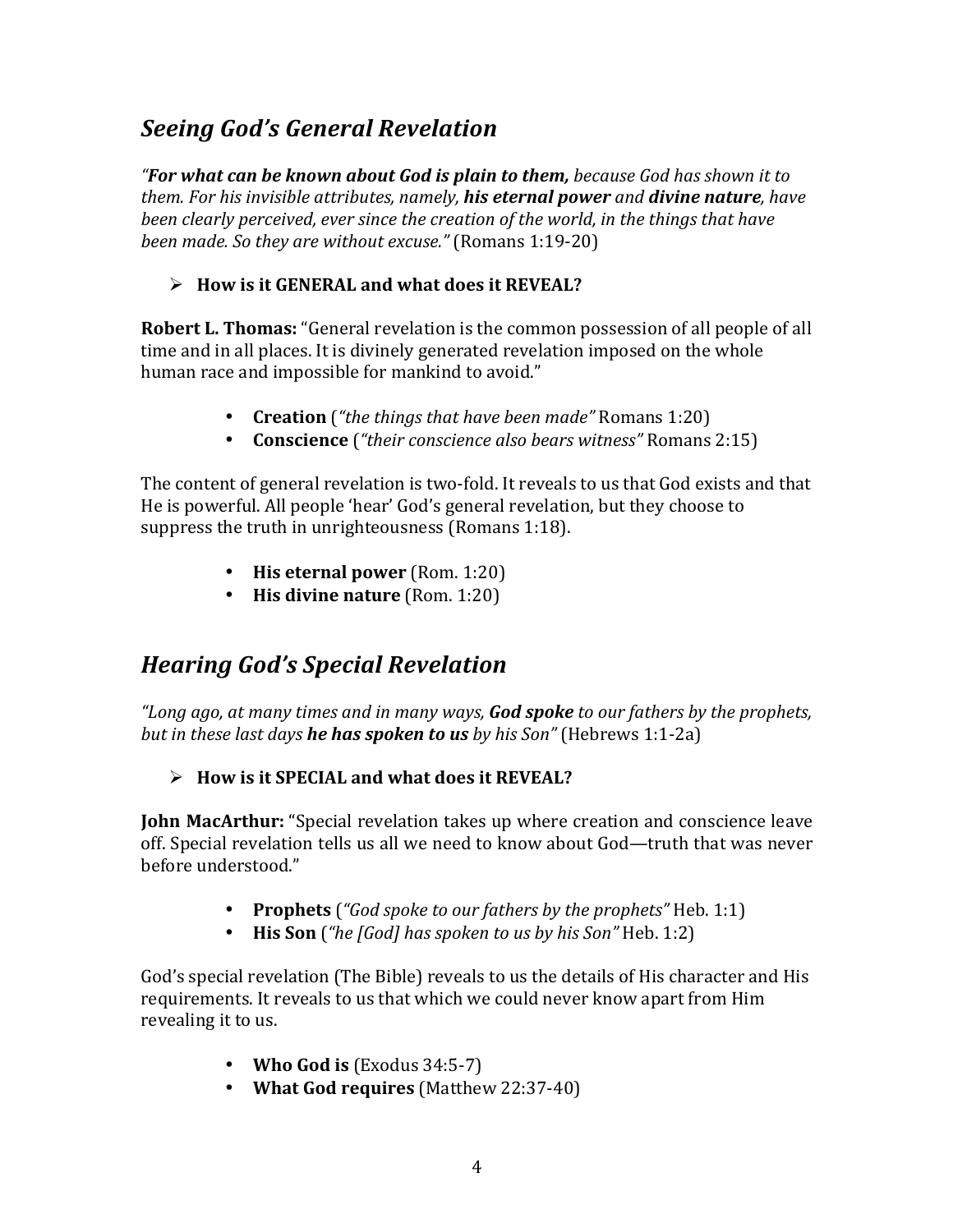# *LESSON 2: The Way He Has Spoken*

## **❖ COMMENT TO CONSIDER:**

"The Bible is not the word of God! It was written by men!"

# *Was the Bible written by God or by man?*

## **1) WHEN did God speak?**

**"Long ago**, at many times and in many ways, God spoke to our fathers by the *prophets, but in these last days he has spoken to us by his Son"* (Hebrews 1:1-2a)

## **2) HOW did God speak?**

*"Long ago, at many times and in many ways, God spoke to our fathers by the prophets, but in these last days he has spoken to us by his Son"* (Hebrews 1:1-2a)

## **3) WHOM did God speak through?**

*"Long ago, at many times and in many ways, God spoke to our fathers by the prophets,* but in these last days he has spoken to us by his Son" (Hebrews 1:1-2a)

*"For no prophecy was ever produced by the will of man, but men spoke from God as they were carried along by the Holy Spirit." (2 Peter 1:21)* 

#### Ø **GOD STILL SPEAKS through HIS WORD by the power of the Holy Spirit:**

*"For the word of God is living and active, sharper than any two-edged sword,* piercing to the division of soul and of spirit, of joints and of marrow, and discerning *the thoughts and intentions of the heart."* (Hebrews 4:12)

**"All Scripture is breathed out by God and profitable** for teaching, for reproof, *for correction, and for training in righteousness, that the man of God may be complete, equipped for every good work."* (2 Timothy 3:16-17)

**SUMMARY:** The Bible is both a human book–written by men, and a divine book– inspired by the Holy Spirit. God has spoken to us through the prophets, apostles, and finally by His own Son. He continues to speak to us through His written Word.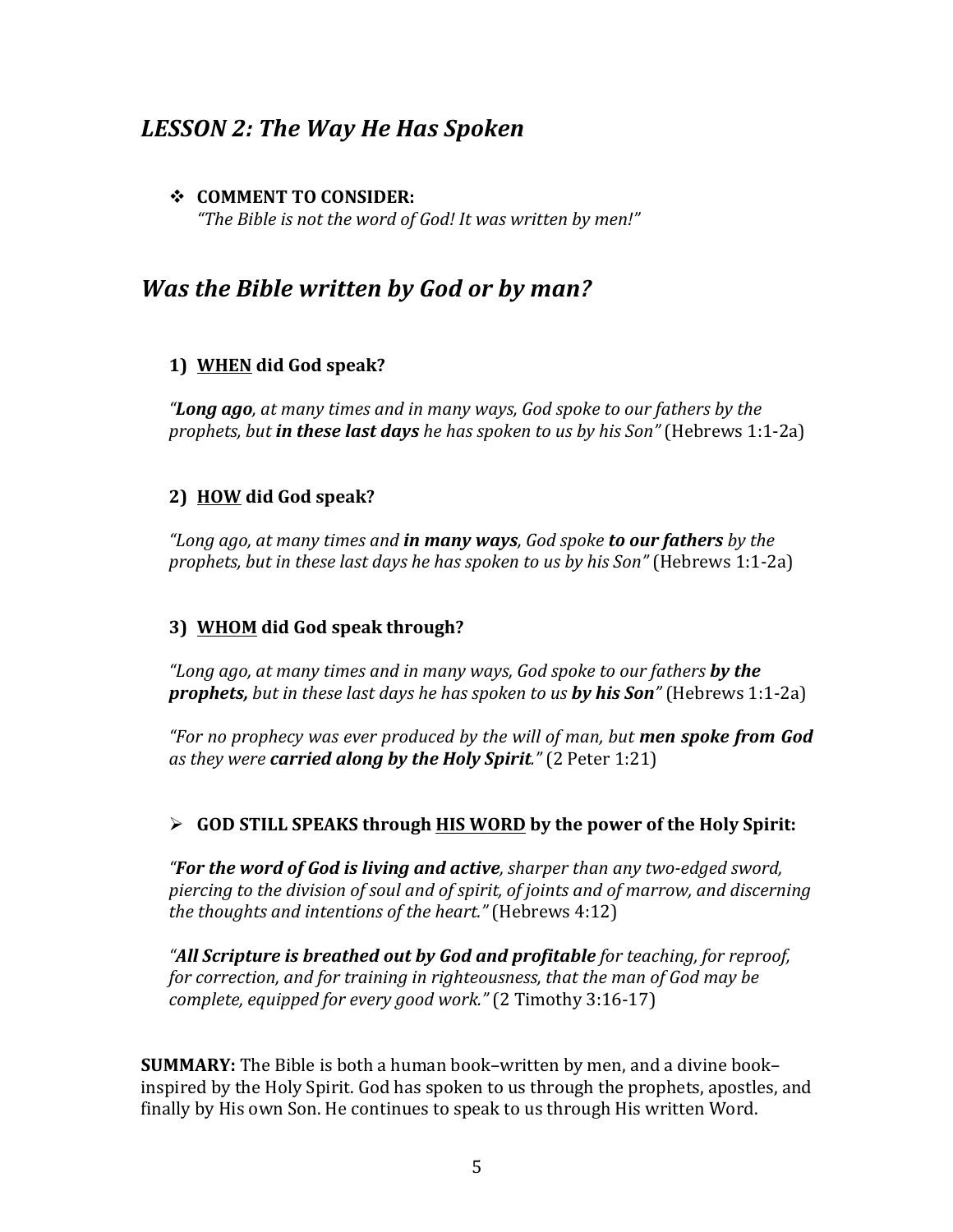# *LESSON 3: The Living Truth Teacher*

#### **❖ COMMENT TO CONSIDER:**

*"Why do you even believe the Bible? How can you be so sure it's true?"*

#### **1)** The Holy Spirit CONVICTS OUR SIN

 $\triangleright$  He convicts us of our sin so that we would repent and turn to Christ:

"And when he comes, he [the Holy Spirit] will convict the world concerning sin *and righteousness and judgment..."* (John 16:8)

#### **2)** The Holy Spirit CONFIRMS THE WORD

 $\triangleright$  He confirms to us the Word of God by opening our eves to believe:

*"...in demonstration of the Spirit and of power, so that your faith might not rest in the wisdom of men but in the power of God." (1 Corinthians 2:4b-5)* 

**John Calvin:** "Let this point therefore stand: that those whom the Holy Spirit has inwardly taught truly rest upon Scripture, and that Scripture indeed is selfauthenticated; hence, it is not right to subject it to proof or reasoning. And the certainty it deserves with us, it attains by the testimony of the Spirit."

#### **3)** The Holy Spirit CORRECTS OUR UNDERSTANDING

 $\triangleright$  He teaches us and helps us to understand and apply God's Word:

*"But you have been anointed by the Holy One, and you all have knowledge... the anointing that you received from him abides in you, and you have no need that anyone should teach you. But as his anointing teaches you about everything, and is true, and is no lie—just as it has taught you, abide in him."* (1 John 2:20, 27)

**John MacArthur:** "We have an anointing, the resident truth teacher lives in us who makes the Word live...the very one who causes us to love the Word, also causes us to understand the Word."

**J. C. Ryle:** "Is the Bible the Word of God? Then be sure you never read it without fervent prayer for the help and teaching of the Holy Spirit. Humble prayer will throw more light on your Bible than any commentary that ever was written. You will not understand it unless your heart is right. You will find it a sealed book without the teaching of the Holy Spirit."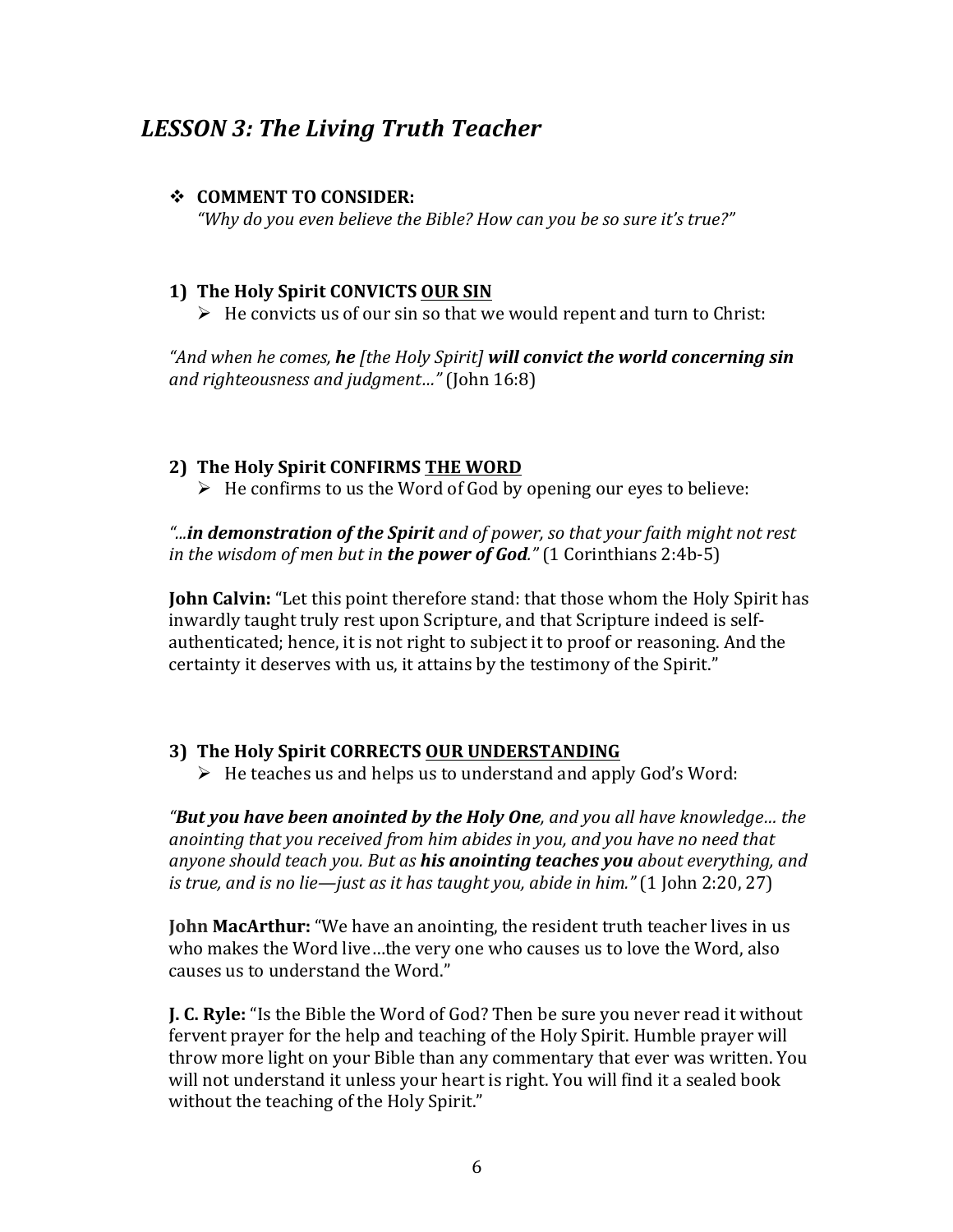# *The Faithful Bible Interpreter Must Be Born-Again*

**"The natural person does not accept the things of the Spirit of God, for they are** *folly to him, and he is not able to understand them because they are spiritually* discerned." (1 Corinthians 2:14)

## **1) Understanding the Text Without the Spirit?**

 $\triangleright$  The nonbeliever can certainly understand the grammar and language of the Bible, but he is unable to truly understand and apply its spiritual truth to his own life. True understanding of truth requires acting upon it.

**Roy B. Zuck:** "No one can fully comprehend the meaning of the Bible unless he is regenerate. The unsaved person is spiritually blind  $(2 \text{ Cor. } 4:4)$  and dead  $(\text{Eph. } 4:4)$ 2:2)... Does this mean an unsaved person cannot understand the words of Scripture? No. Instead it means he has no spiritual capacity for welcoming and appropriating spiritual truths. As Martin Luther once said, the unregenerate can understand the grammar of John  $3:16$ , but they do not act on those facts. It is in this sense that they are unable to know the things of the Spirit of God."

## **2) Understanding the Text Without Any Study?**

 $\triangleright$  Can a believer simply disregard all diligent study of the Scriptures and simply prayerfully expect the Holy Spirit to reveal the Scriptural truth to him without any careful study done on his part? No. We are called to be diligent and faithful in studying God's Word to the best of our ability, prayerfully relying on the Holy Spirit to help us understand the significance of what we are studying, so that we might be able to accurately understand it and faithfully apply it in our own lives.

**"Do your best** to present yourself to God as one approved, a worker who has no *need to be ashamed, rightly handling the word of truth." (2 Timothy 2:15)* 

*"Open my eyes, that I may behold wondrous things out of your law."* (Psalm 119:18)

**Robert H. Stein:** "The Holy Spirit brings to the believer a blessed assurance of the truthfulness of the biblical teachings, but he cannot be manipulated to cover for laziness in the study of the Word of God."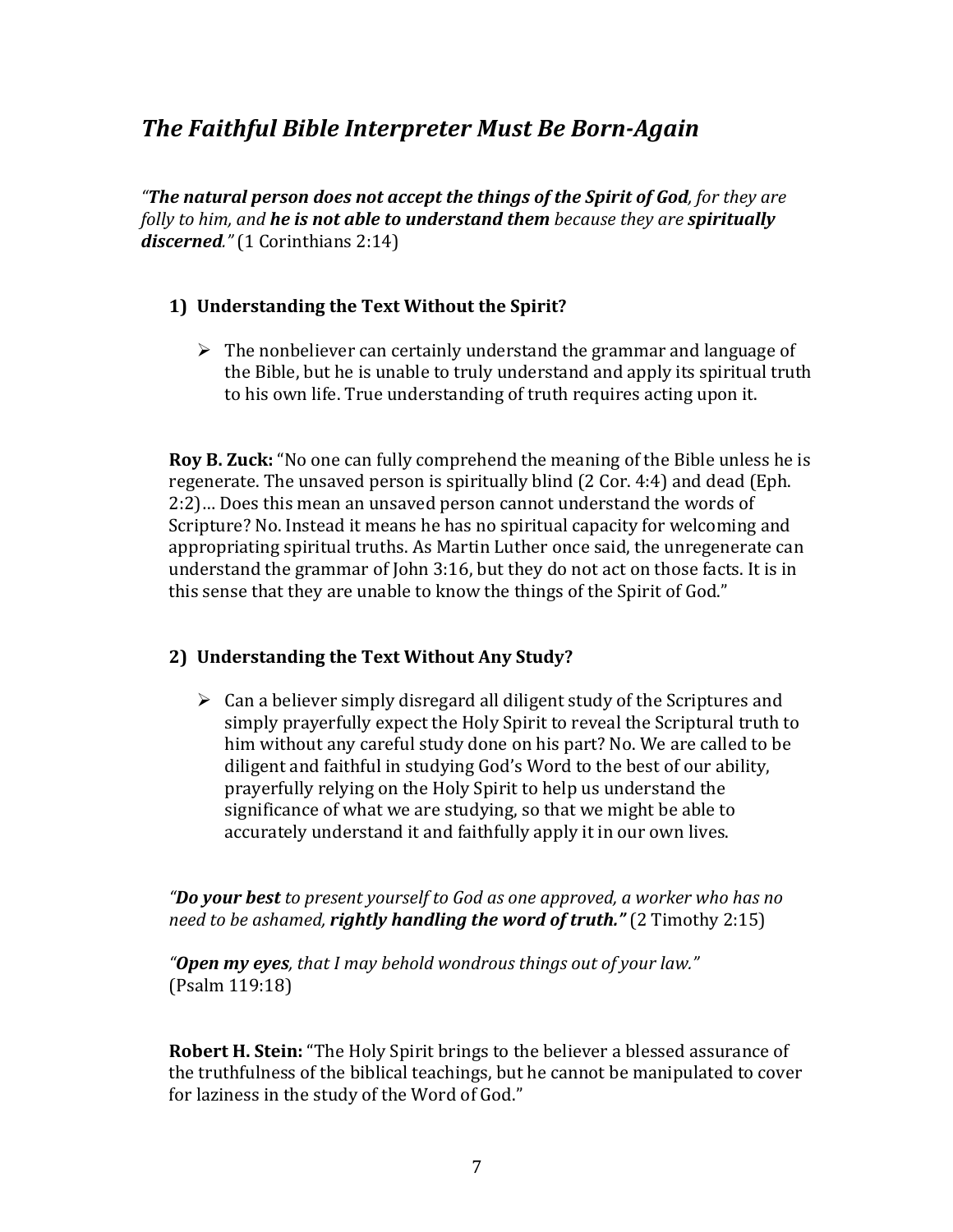# *LESSON 4: The Importance of Bible Interpretation*

## **❖ COMMENT TO CONSIDER:**

"It doesn't really matter that much if you interpret the Bible correctly or not."

# **The Foundation for True Application and Worship**

If we fail in our interpretation of the meaning of Scripture, our application and worship will also be misguided, and depending on the doctrine in question possibly even idolatrous or blasphemous (such as misinterpreting the biblical teaching concerning the deity of Christ).

## **1)** The Original MEANING

 $\triangleright$  The accurate interpretation of Scripture is the solid foundation for life

## **2)** The Current APPLICATION

 $\triangleright$  The application of timeless truth must rest on the accurate interpretation

## **3)** The Resulting WORSHIP

 $\triangleright$  Worship to God results from our faithful application of Scriptural truth

We are called to worship God in spirit and truth, if our application and worship is not based on the true meaning of Scripture, we are not worshipping God in truth but rather according to the ideas of men, which is the essence of idolatry. To hear God speak, we must understand His Word accurately.

*"God is spirit, and those who worship him must worship in spirit and truth."*  $(John 4:24)$ 

**John MacArthur:** "The meaning of the Scripture is the Scripture. The revelation of God cannot be known unless we understand the meaning of the Scripture."

#### In EZRA 7:10 we find a worthy example and pattern for us to follow:

## **1) Ezra set his heart to STUDY the Law of Yahweh** Ø *"Ezra had set his heart to study the Law of the LORD…"* (Ezra 7:10)

**2) Ezra set his heart to APPLY it to his own life and do it**  $\triangleright$  "...and to do it..." (Ezra 7:10)

# **3) Ezra set his heart to TEACH God's truth to others**

Ø *"…and to teach his statutes and rules in Israel."* (Ezra 7:10)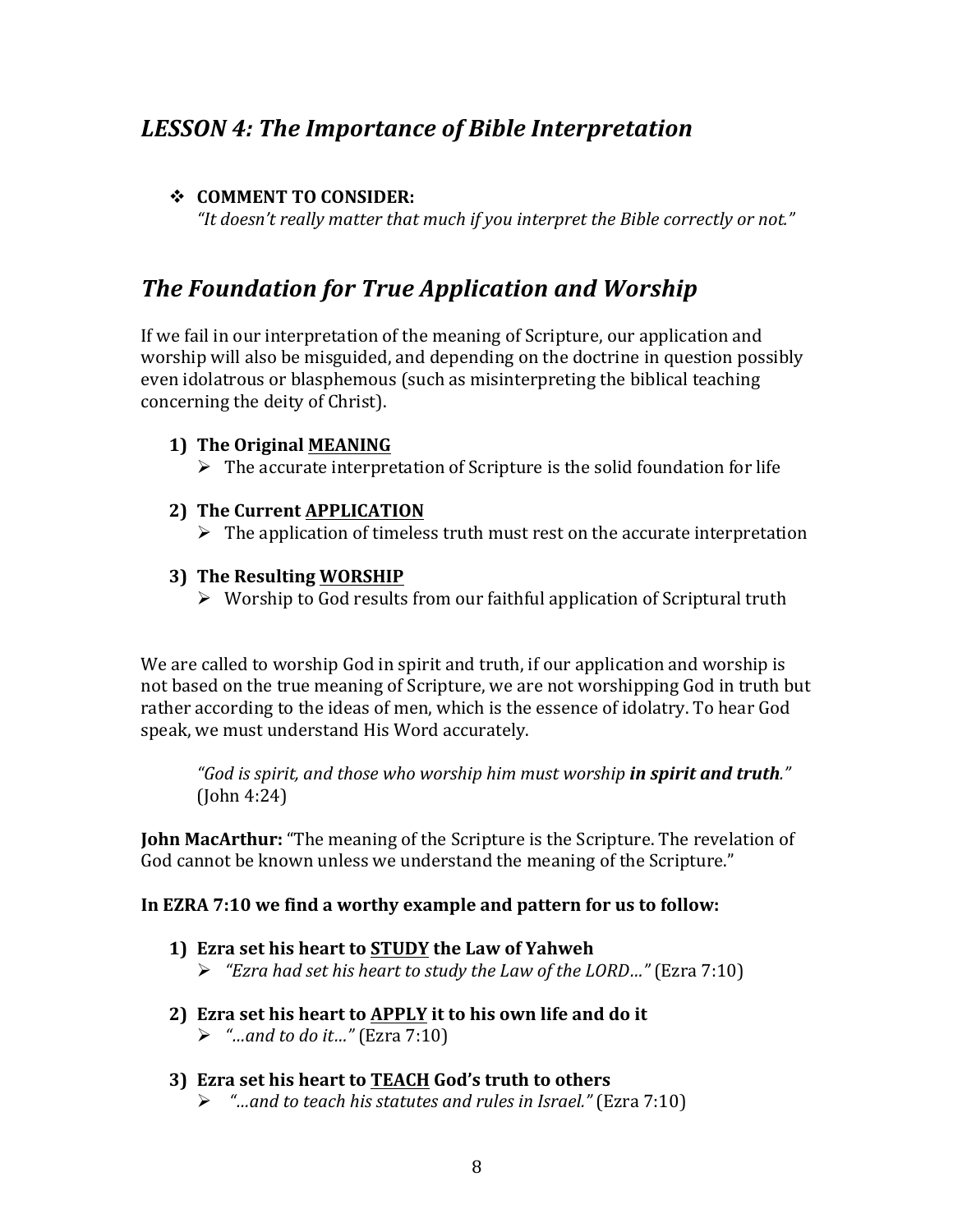# *LESSON 5: The Method and Goal of Bible Interpretation*

## **❖ COMMENT TO CONSIDER:**

*"It doesn't matter what it meant then, it matters what it means to you now!"*

# *What is Hermeneutics?*

Not all people define hermeneutics exactly the same, but the simple way of describing it is to say that it is the set of principles that are used to interpret the Bible. The differences come when those set of principles differ, or even when the principles are the same the consistency of applying them is sometimes lacking.

# *What is the Grammatical-Historical Method?*

The grammatical-historical method of interpreting Scripture means that we should pay careful attention to the grammar (how language works) and historical context (when the text was written) of any given Bible passage that we are seeking to interpret and understand. In simple terms, it is seeking to understand the plain meaning of the text.

We might not consciously think about it, but we are actually all constantly using a form of grammatical-historical interpretation to help us understand what we are reading, whether it be an email, newspaper, advert, or a book. The difference that there is when considering the Bible, is that since it is the true Word of the living God (unlike the fallible newspaper that fades away the next day) it is much more crucial and meaningful for us to interpret and understand that message correctly.

## $\triangleright$  Our Goal should be to discover the original God intended meaning

**Matthew Waymeyer:** "Simply stated, the goal of Bible interpretation is to discover the original, divinely intended meaning of the author who wrote the text."

Waymeyer offers the following list to help clarify the goal of Bible interpretation:

- $\triangleright$  **1.** The meaning of Scripture first existed in the mind of God.
- $\geq 2$ . It was communicated through the human author.
- $\geq 3$ . It is contained in the text.
- $\triangleright$  **4.** It is fixed and unchanging.
- $\triangleright$  5. It is objective and intelligible.
- $\triangleright$  **6.** It exists apart from the human interpreter.
- $\triangleright$  **7.** The goal of the interpreter is to discover this meaning.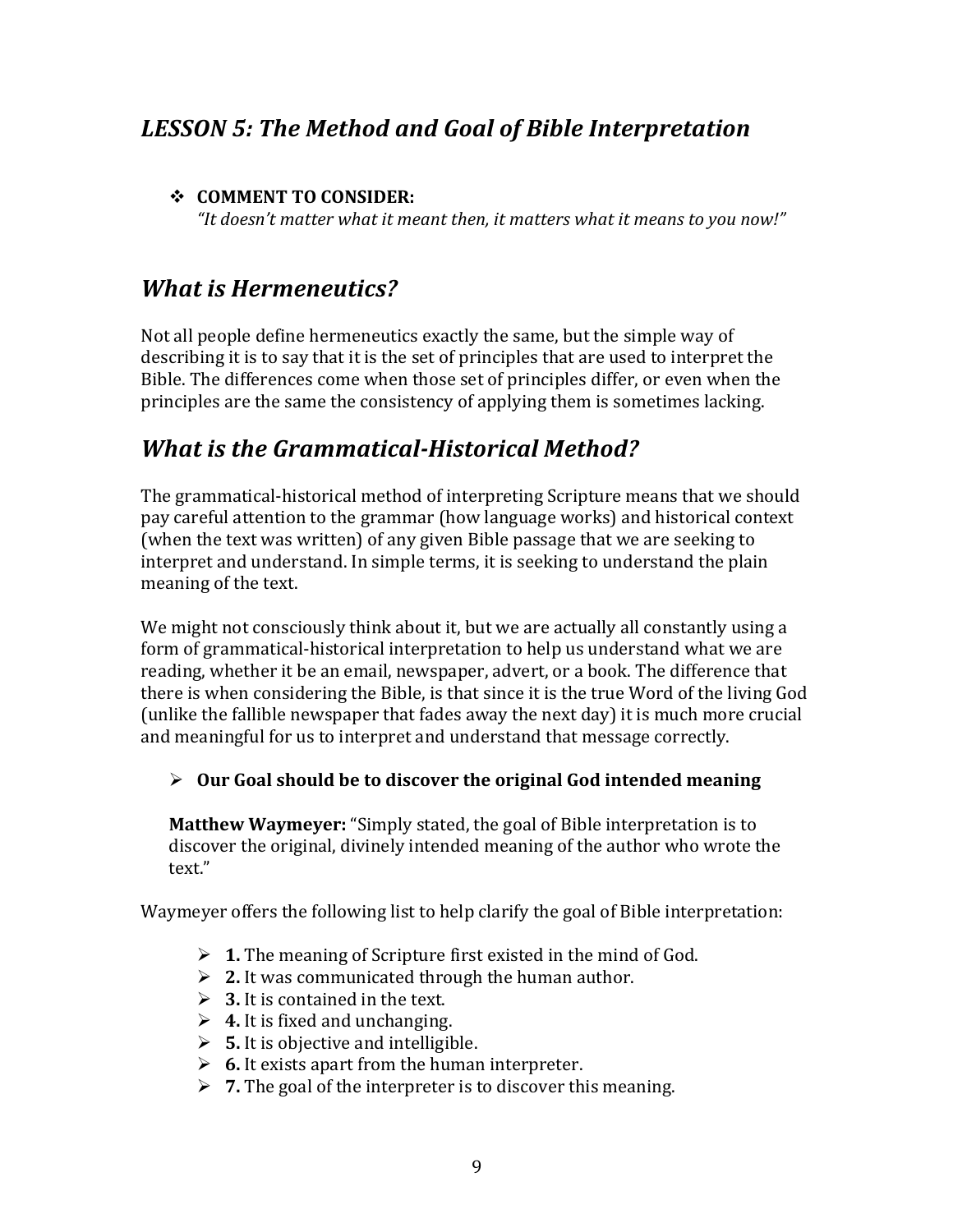# *What is Exegesis and Eisegesis?*

## **What we should not do: EISEGESIS**

Ø *The prefix 'eis' means "into"*

Eisegesis is to read something into the text, inserting a meaning to the text that is not in the text itself, but rather in the mind of the reader who wishes this meaning to be found in the text.

Ø *Can you think of any common examples of eisegesis?*

## **What we should do: EXEGESIS**

> The prefix 'exe' means "out of"

Exegesis is to read something out from the text, letting the text speak for itself. Seeking to simply understand the original meaning and authorial intent of the text, without seeking to prove a point or reading your own ideas into the text.

Ø *What might hinder a person from doing faithful exegesis?*

**SUMMARY:** Our goal should be to seek and discover the original meaning of the text that was intended by the original author and inspired by the Holy Spirit. The method we use to interpret the original meaning is the grammatical-historical method, which makes us focus on the plain meaning of the text, studying the grammar and historical context to gain correct understanding. If we simply seek to try and come up with our own meaning for any given text, we are actually misusing the Bible and ignoring what God has inspired and what He wanted to be said.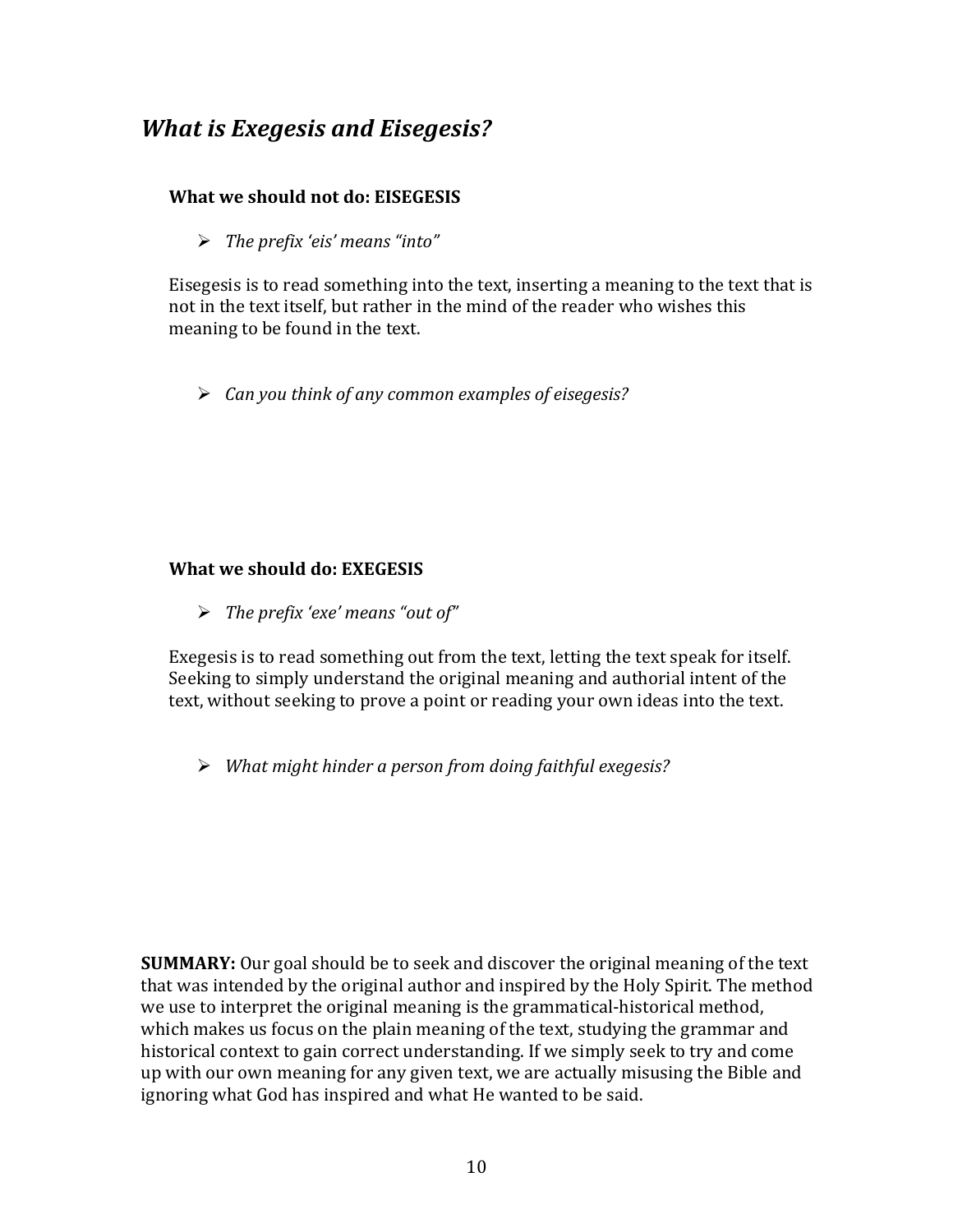# *LESSON 6: The Foundation of Bible Interpretation*

## **❖ COMMENT TO CONSIDER:**

*"How can you claim that your way of interpretation is the right way?"*

# *The Two-Fold Foundation*

*How Do We Know What Hermeneutical Principles Are Correct?*

## **EXAMPLE DUAL AUTHORSHIP OF SCRIPTURE**

Dual authorship refers to the fact that the Bible is both a human and divine book, written by men and inspired by the Holy Spirit.

## **1. HUMAN Authorship:**

*"For no prophecy was ever produced by the will of man, but men spoke from God as they were carried along by the Holy Spirit."* (2 Peter 1:21)

"All this took place to fulfill what the Lord had spoken **by the prophet**."  $(Mat$ thew 1:22)

## **2. DIVINE Authorship:**

"For no prophecy was ever produced by the will of man, but men spoke *from God as they were carried along by the Holy Spirit."* (2 Peter 1:21)

"All this took place to fulfill **what the Lord had spoken** by the prophet."  $(Mat$ thew 1:22)

**SUMMARY:** The dual authorship of Scripture lays for us the foundation for a consistent way of interpreting the Bible using the grammatical-historical method. Because of the human authorship we interpret it according to the normal rules or language, grammar and context. Because of the divine authorship we need to recognize the divine unity and spiritual nature of fully understanding its truth.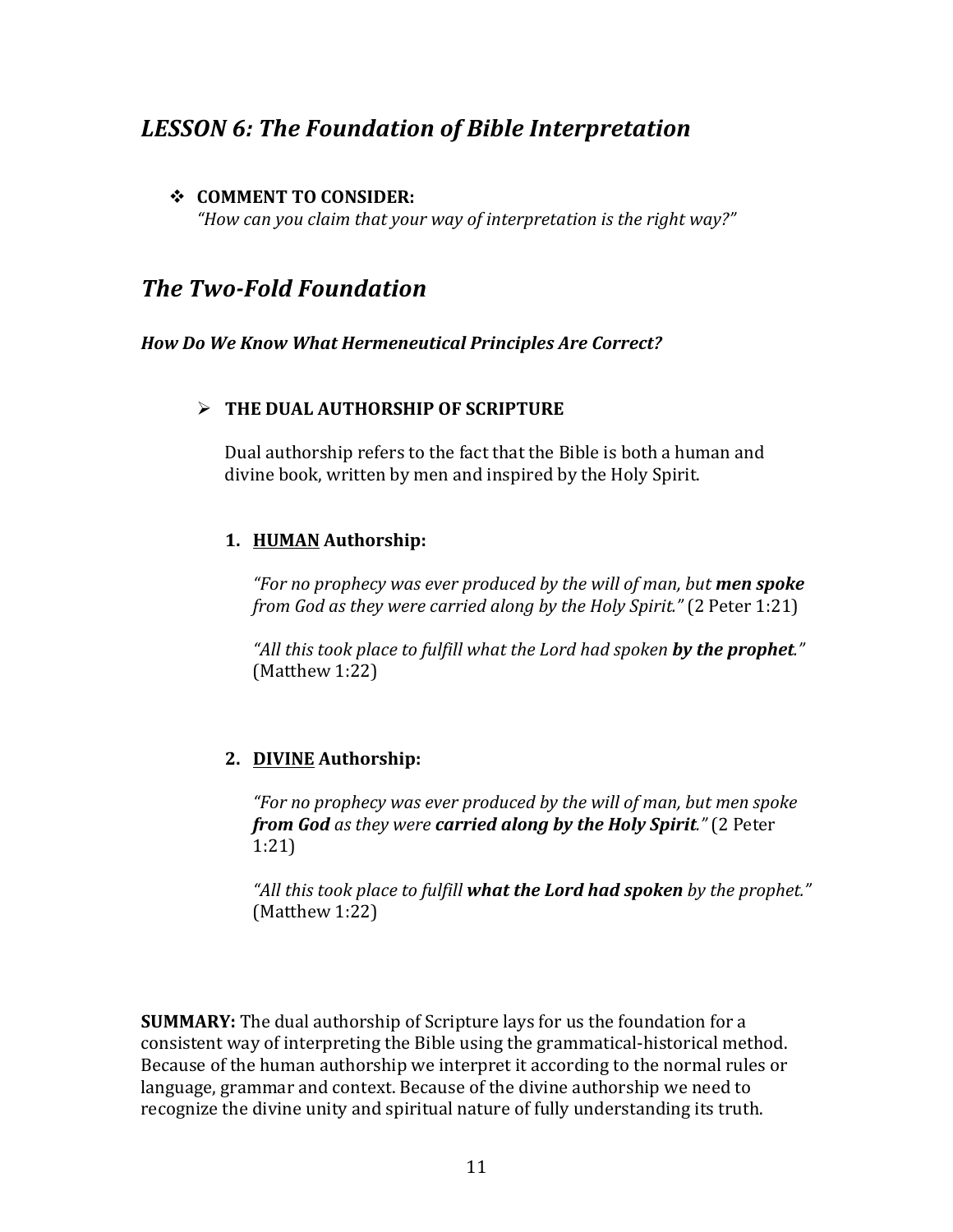# **The Implications of Dual Authorship**

A summary of the material presented by Matthew Waymeyer:

## **1.** The Unity of Scripture

 $\triangleright$  Divine authorship of Scripture is the basis for its unity

## **2. The Clarity of Scripture**

 $\triangleright$  God gave us the Scriptures to clearly reveal Himself

## **3.** The Single Meaning of Scripture

 $\triangleright$  Like in any other literature, there is only one intended meaning

# **4.** The Contextual Nature of Scripture

 $\triangleright$  God gave His Word in a specific historical and literary context

# **5. Human Language of Scripture**

 $\triangleright$  Human authorship demands that we understand the language

**Roy B. Zuck:** "If we look on the book as only human, then we approach the Bible rationally. If we look on the book as only divine while ignoring its human elements, we approach the Bible as a mystical book. Seeing that the Bible is a book that is both human and divine, we seek to interpret it as we would any other book while at the same time affirming its uniqueness as a book of divine truth from the hand of God."

**SUMMARY:** God inspired men to write His exact words, all the while using the specific personalities, languages, and historical contexts of the Biblical authors. The Bible is therefore both a human book–written by men, and a divine book–inspired by the Holy Spirit. It is because of this 'dual authorship' (human and divine) that the method of grammatical historical interpretation is the correct way of interpretation.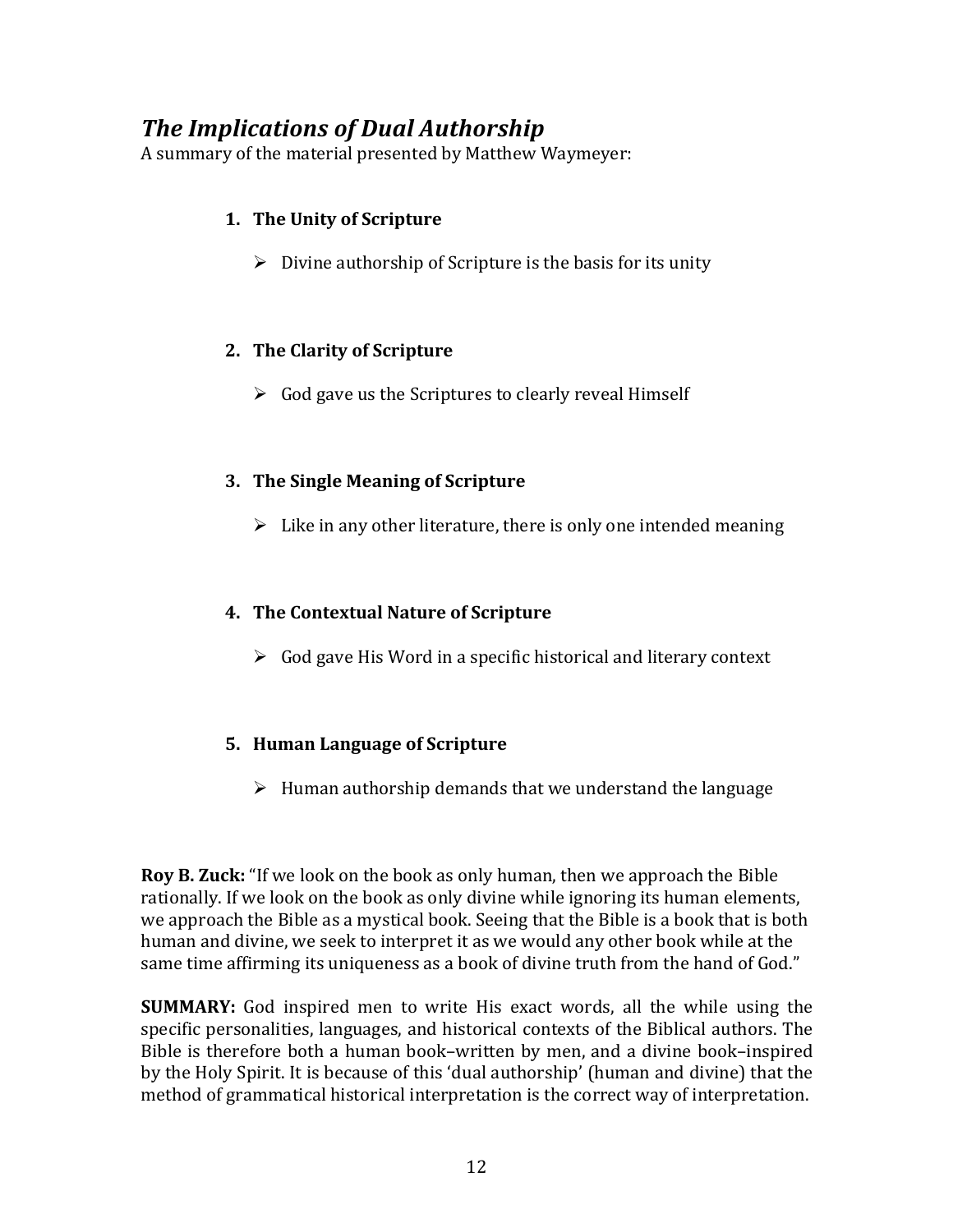# *LESSON 7: The Context That Needs to Be Consulted*

## **❖ COMMENT TO CONSIDER:**

*"You can just take any passage in the Bible and make it say whatever you want"*

Perhaps the most basic, but often neglected aspect of interpreting the Bible is the attention we need to give for understanding the context a certain passage is found in. Without a context, words can mean almost anything, meaning that they end up meaning nothing at all.

We need to be mindful of how all the different levels of context affect the correct interpretation of a specific passage.

#### **1.** The Immediate Context in the Chapters

 $\triangleright$  The immediate textual context of the passage at hand.

**A. Berkley Mickelsen:** "The first responsibility of every interpreter is to note carefully what precedes and what follows any verse or passage which he is interpreting."

#### **2. The Whole Context in the Specific Book**

 $\triangleright$  The context and theme of the book (e.g. Ephesians) where the verse appears needs to be taken into account.

## **3. The Larger Context of Biblical Revelation**

 $\triangleright$  After consulting the immediate context and book as a whole, we also need to think about the place of this book in the flow of biblical revelation, for example: is this part of the old or new covenant?

## **4. The Historical and Cultural Context**

 $\triangleright$  The context in which a text is written will often reflect some parts that need to be understood in light of that history. This historical context can become clarified to us when carefully reading and studying the specific biblical book and other Scriptural passage that relate to it.

#### Advice on How to Study and Understand the Historical Context:

- 1. Read the biblical book repeatedly and pay close attention to historical aspects.
- 2. Look at other biblical passages that help to explain the historical context.
- 3. Find some trusted extra-biblical sources that explain certain historical details.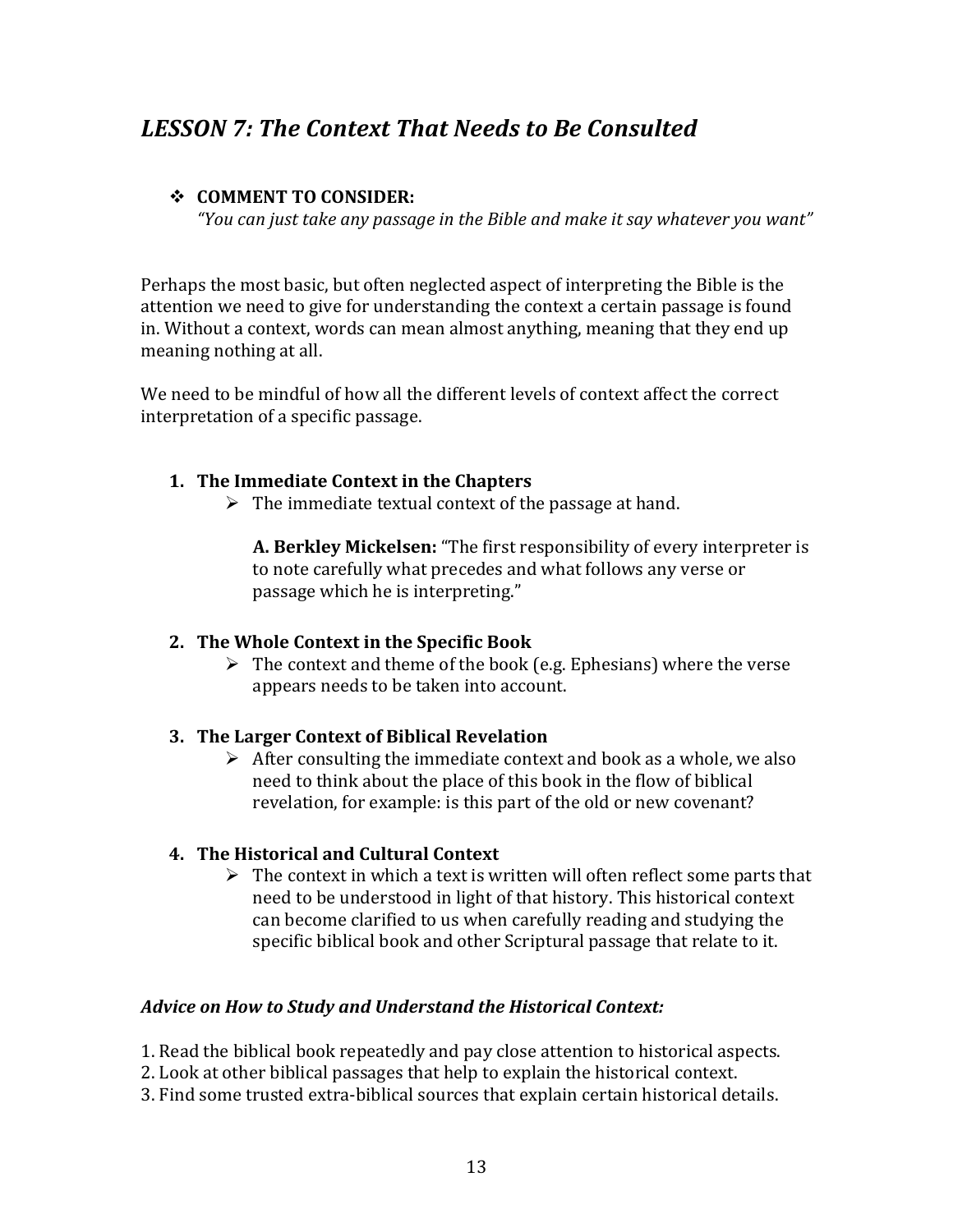# LESSON 8: The Language That Needs to Be Understood

#### **❖ COMMENT TO CONSIDER:**

"That's just words on a paper! We cannot really know what it means!"

#### **1. COMMUNICATION Requires Rules**

 $\triangleright$  Just like all good communication requires some form of rules and guidelines for it to be understood rightly, so it is especially with written languages. Since God has revealed Himself to us in the form of written language, therefore for us to be able to understand what God has spoken, we must understand and pay attention to the way language is built and how grammar works.

#### **2. LANGUAGE Cannot Be Ignored**

 $\triangleright$  We cannot just ignore the rules of language or define words to mean whatever we would want them to mean. We can understand that this applies to our own everyday life also, that we need to understand the basic rules of language to be able to communicate and expect to be understood by others. The same is true when we seek to interpret the Bible.

#### **3. CONTEXT Helps Determine Meaning**

- $\triangleright$  Relating to the previous chapter, **context plays a crucial role** in defining the meaning of words and how language is being used in a specific passage.
- $\triangleright$  In the Finnish language this point can be illustrated by the following example of how the same two words can have nine different meanings depending on the context where the words appear:
	- 1. Kuusi palaa = The spruce is on fire.
	- 2. Kuusi palaa = The spruce returns.
	- 3. Kuusi palaa = The number six is on fire.
	- 4. Kuusi palaa = The number six returns.
	- 5. Kuusi palaa =  $Six$  of them are on fire.
	- 6. Kuusi palaa =  $Six$  of them return.
	- 7. Kuusi palaa = Your moon is on fire.
	- 8. Kuusi palaa = Your moon returns.
	- 9. Kuusi palaa =  $Six$  pieces.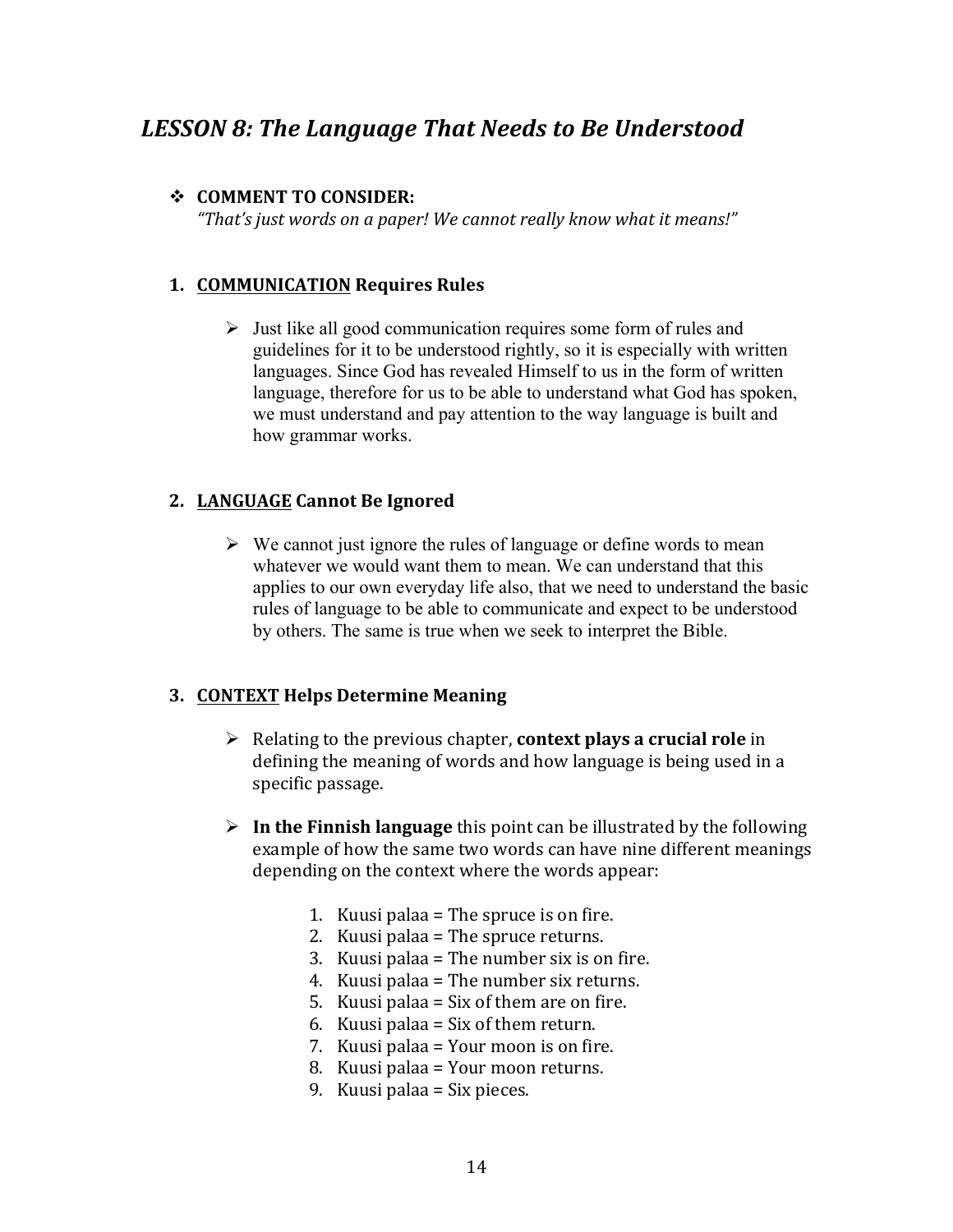# *LESSON 9: The Genre That Needs to Be Considered*

## **❖ COMMENT TO CONSIDER:**

"Are you a fundamentalist who takes everything in the Bible just literally!?"

# *What is a Literary Genre?*

 $\triangleright$  Literary genres might seems like a strange concept, but in fact we use them all the time in our everyday lives, whether we are consciously aware of them or not, after all we most likely interpret the words of a pop song slightly differently than an academic article.

**Branson L. Woodward, Jr. and Michael E. Travers:** "A genre is a group of things with common characteristics. Like dinner at a fine restaurant (hors d' oeuvres, salads, entrées, desserts), the things that people write can be categorized... A personal letter is not a business letter, and a novel is not a short story, though each pair of these examples has internal similarities. Genre is an important aspect of how an author creates meaning in a text..." (Cracking Old Testament Codes, 29-30).

 $\triangleright$  When studying the Scriptures we need to be mindful of the different literary genres that are contained in the Bible, since this will often have an effect on the accuracy of our interpretation.

**Robert H. Stein:** "It is clear that there are various kinds of literary forms in the Bible. Each of these forms, or "genres," possesses its own rules of interpretation. In using these literary forms, the authors consciously submitted themselves to the rules governing these forms in order to share their meaning with their readers. They assumed their readers would interpret their words according to the rules governing that literary form..."

# *Literary Genres in the Bible (as presented by Roy B. Zuck):*

- **1. LEGAL** (e.g. Leviticus)
- **2. NARRATIVE** (e.g. Exodus)
- **3. POETRY** (e.g. Song of Solomon)
- **4. WISDOM LITERATURE** (e.g. Proverbs)
- **5. GOSPELS** (e.g. Matthew)
- **6. LOGICAL DISCOURSE** (e.g. Romans)
- **7. PROPHETIC LITERATURE** (e.g. Revelation)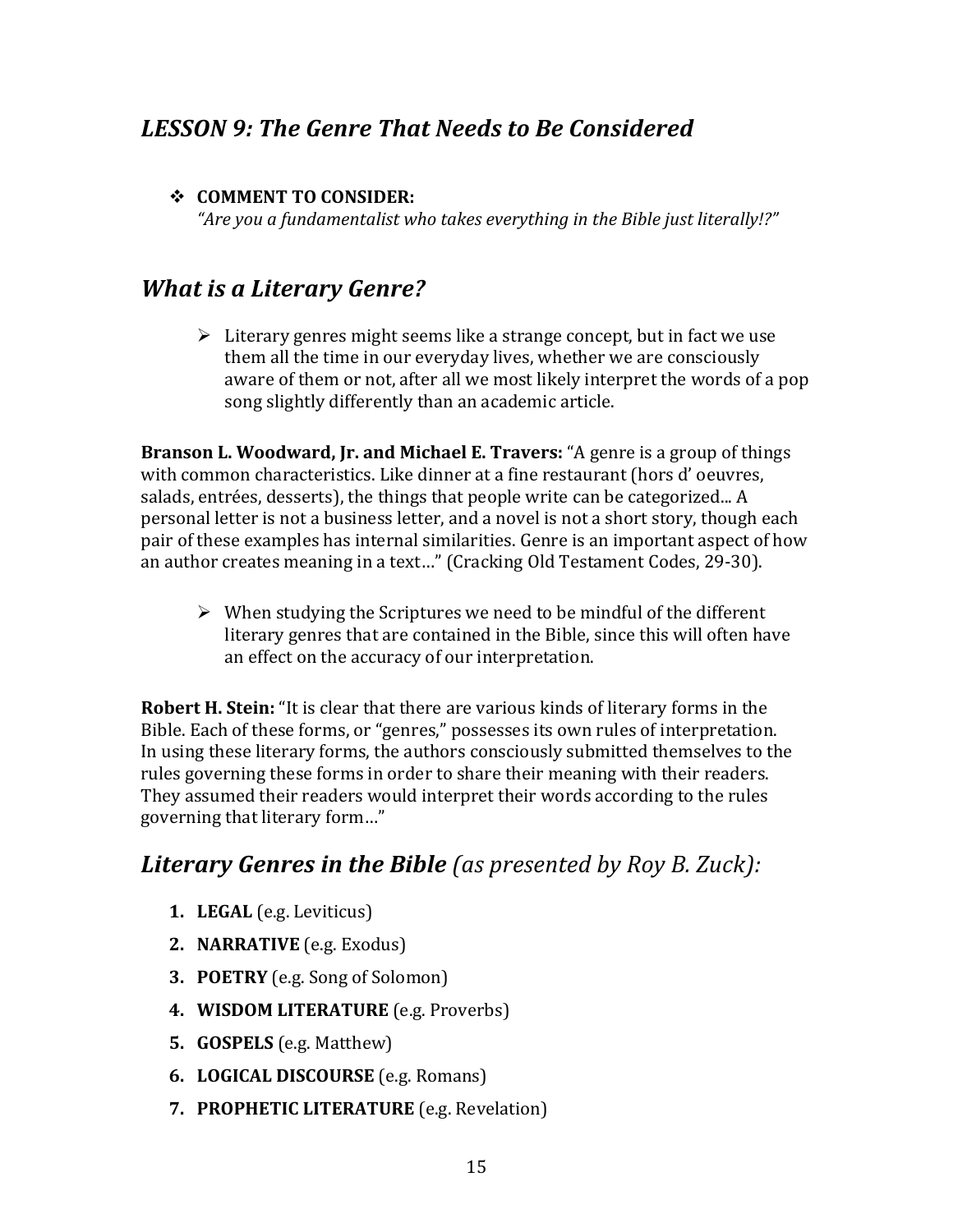# LESSON 10: The Different Approaches Throughout History

## **❖ COMMENT TO CONSIDER:**

*"There are so many different groups claiming that their view is correct!"*

# *The Major Interpretive Approaches*

#### **1) The Literal Approach**

- $\triangleright$  Seeking to correctly understand the plain meaning of the text
- $\triangleright$  Utilizes the grammatical-historical method of interpretation
- $\triangleright$  Exemplified by: Antiochean fathers, Reformers: Luther, Calvin

#### **2) The Allegorical Approach**

- $\triangleright$  Seeking to find a deeper spiritual meaning instead of the plain meaning
- $\triangleright$  Spiritualizing the plain meaning to change its meaning
- $\triangleright$  Exemplified by: Origen, Philo

#### **3) The Traditionalistic Approach**

- $\triangleright$  Interpreting Scripture only in according to the teaching of the church
- $\triangleright$  Exemplified by: The Roman Catholic Church

#### **4) The Rationalistic Approach**

- $\triangleright$  Seeking to subject the Scriptures to our superior intellect and critique
- $\triangleright$  Making human intellect the ultimate authority of what is true and false
- $\triangleright$  Exemplified by: Thomas Hobbes, Baruch Spinoza

#### **5)** The Subjective Approach

- $\triangleright$  Seeking personal meaning rather than original authorial intent
- Ø Could be summarized: *"What does it mean to you?"*
- Exemplified by: The modern  $20<sup>th</sup>$  century church at large

# *How can people misunderstand and twist the Scriptures?*

- **►** "There are some things in them that are hard to understand, which the *ignorant and unstable twist to their own destruction, as they do the other Scriptures."* (2 Peter 3:16)
- $\triangleright$  Some things in the Scriptures are hard to understand, and it is possible for people to twist the Scriptures for their own destruction. This helps us realize that not everyone talking about the Bible is necessarily doing it right, but might even be purposefully twisting it to deceive others. It is also comforting for us to know that even Peter recognized that certain things in Scripture are harder to understand than others.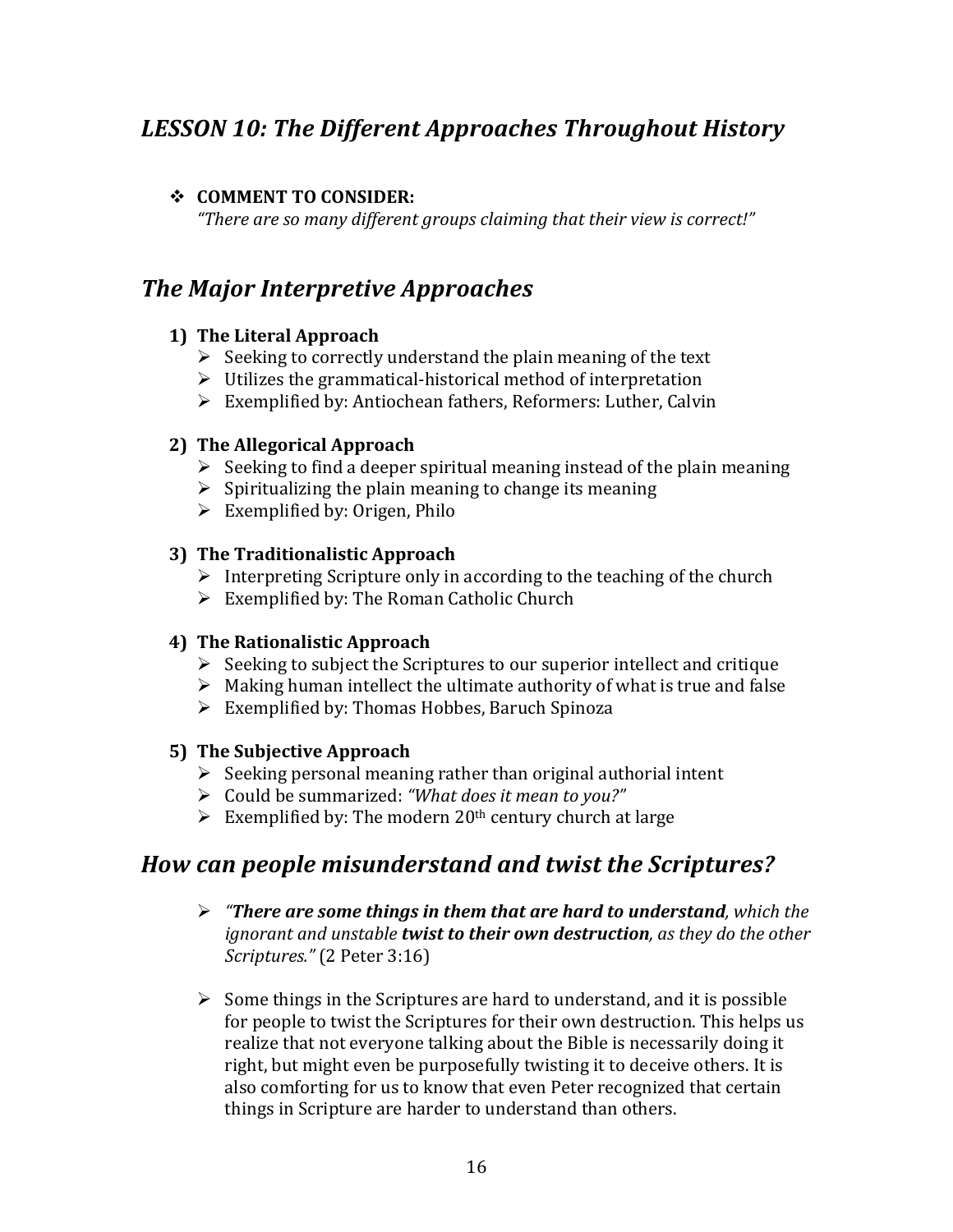# *LESSON* 11: The Right and Wrong of Bible Interpretation

## **❖ COMMENT TO CONSIDER:**

"The only thing that matters is what I think and feel this means to me"

# **Examples of Interpretations to Evaluate:**

**1. OLD EARTH CLAIM:** The Bible teaches that to God a day is like a thousand years, therefore the days in Genesis chapter 1 cannot be literal days!

*"But do not overlook this one fact, beloved, that with the Lord one day is as a thousand years, and a thousand years as one day."* (2 Peter 3:8)

- $\triangleright$  What is wrong with this usage of the verse from 2 Peter?
- $\triangleright$  What is the correct interpretation of this verse?
- **2. PERFECTIONIST CLAIM:** The Bible teaches that true Christians do not sin at all, and that everyone who sins belongs to the devil.

"Whoever makes a practice of sinning is of the devil, for the devil has been *sinning from the beginning."* (1 John 3:8)

- $\triangleright$  What is wrong with this usage of the verse from 1 John?
- $\triangleright$  What is the correct interpretation of this verse?
- **3. PROSPERITY CLAIM:** The Bible teaches that when God blesses someone it will always make him rich and he will have no sorrow.

"The blessing of the Lord makes rich, and he adds no sorrow with it." (Proverbs 10:22)

- $\triangleright$  What is wrong with this usage of the verse from Proverbs 10?
- $\triangleright$  What is the correct interpretation of this verse?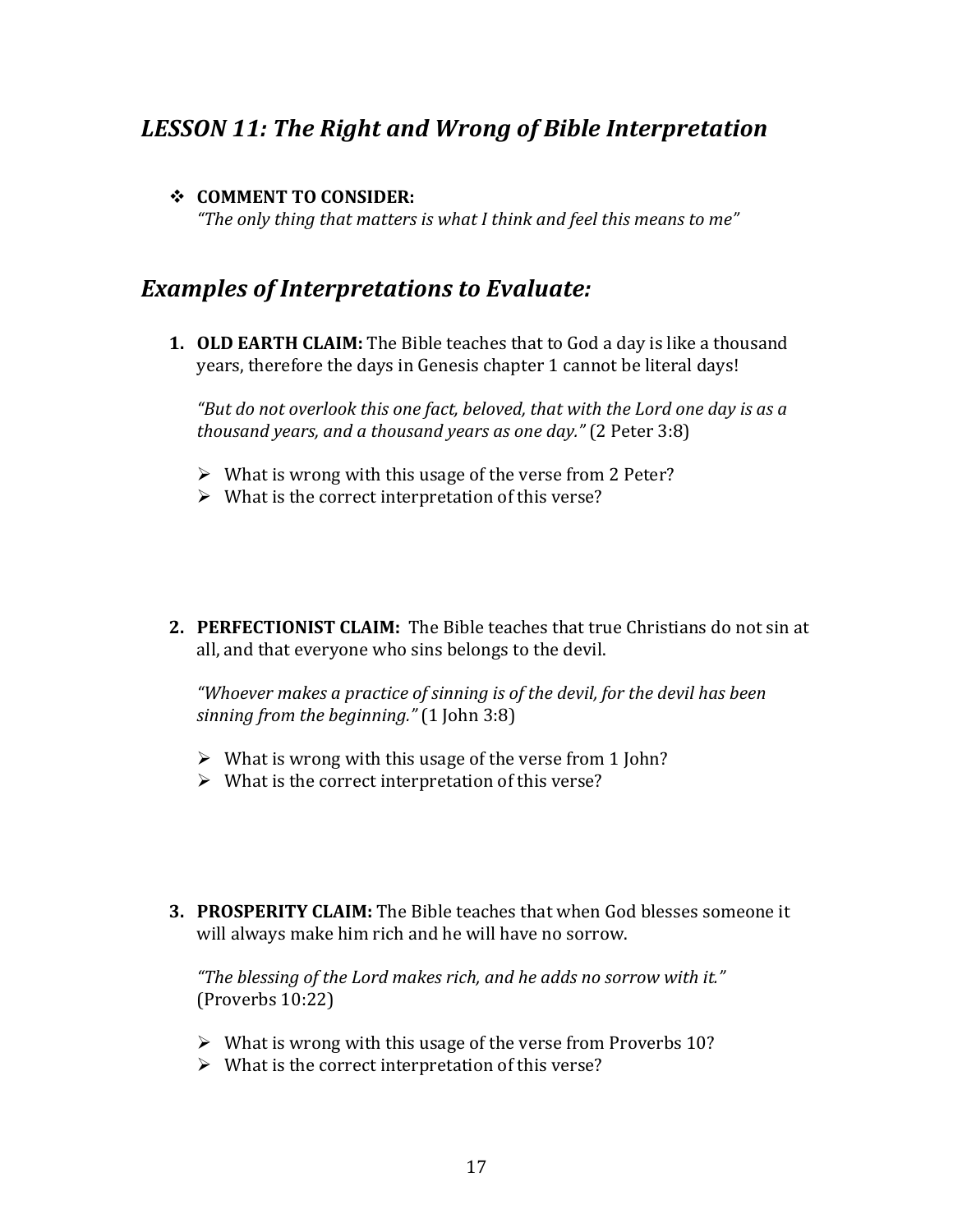# *LESSON 12: The Summary*

The reason that it is so important for us to accurately know and understand the true and original meaning of the text, is that it is this foundation that we will then build our lives upon, God has revealed to us what we need to know and we should seek to live in accordance to that. If we misinterpret the Bible and live according to our faulty and misguided understanding of what God has said, we are not actually building our lives on the truth of God's Word, but instead a misrepresentation of it. When we rightly interpret and truly understand the meaning of Scripture by the power of the Holy Spirit, this is when we hear God speak to us, through the authoritative and living Word of God.

**Martin Luther:** "Let the man who would hear God speak read Holy Scripture."

**John MacArthur:** "The distinguishing quality of a true believer is receptivity to the voice of God which is conveyed to us through the pages of Scripture. This is where He speaks."

- **1.** The Way We Know God
	- $\triangleright$  General and Special Revelation
- **2. The Way He Has Spoken**
	- $\triangleright$  Through His prophets and His Son

#### **3.** The Living Truth Teacher

 $\triangleright$  The Holy Spirit convicts, confirms, and corrects us

#### **4.** The Importance of Bible Interpretation

 $\triangleright$  Our application and worship is based on our interpretation

#### **5. The Method and Goal of Bible Interpretation**

- $\triangleright$  The grammatical-historical method
- $\triangleright$  To understand the original divinely intended meaning

## **6. The Foundation of Bible Interpretation**

 $\triangleright$  The dual authorship of Scripture

## **7.** The Context That Needs to Be Consulted

 $\triangleright$  The importance of paying attention to the context of the passage

#### **8. The Language That Needs to Be Understood**

 $\triangleright$  To understand God's Word we need to understand the rules of language

## **9. The Genre That Needs to Be Considered**

 $\triangleright$  We need to recognize the different literary genres in the Scriptures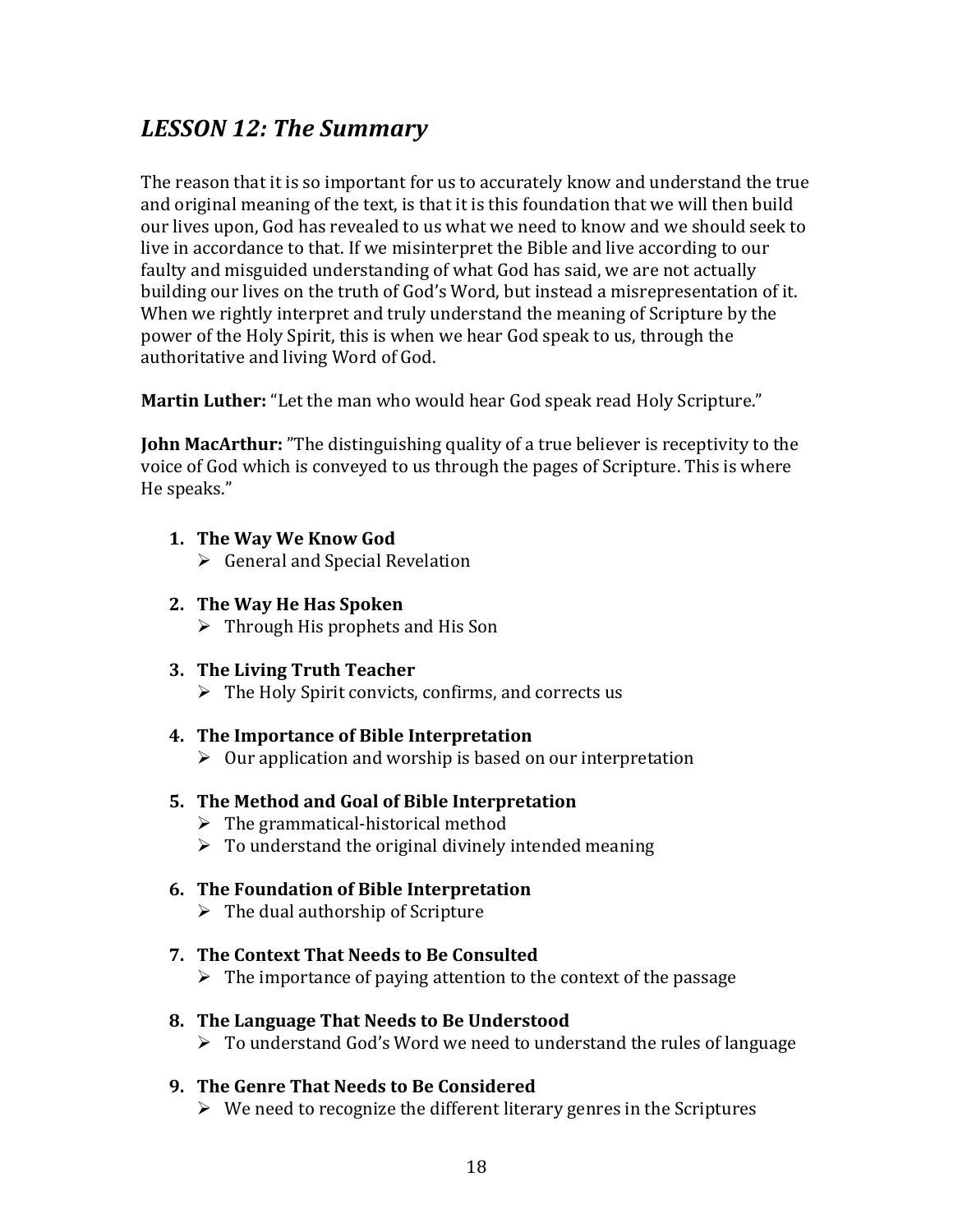# *BIBLIOGRAPHY*

#### **BOOKS:**

Basic Bible Interpretation - Roy B. Zuck 40 Questions About Interpreting the Bible - Robert L. Plummer A Basic Guide to Interpreting the Bible – Robert H. Stein Institutes of the Christian Religion - John Calvin Preaching: How to Preach Biblically - John MacArthur How to Get the Most From God's Word - John MacArthur Interpreting the Bible - A. Berkley Mickelsen Cracking Old Testament Codes - Sandy & Giese

#### **SERMONS AND ARTICLES:**

General Revelation and Biblical Hermeneutics - Robert L. Thomas Inspiration  $-$  J. C. Ryle God's True and Complete Revelation - John MacArthur Can We Know What the Scripture Means? - John MacArthur How to Listen to the Lord - John MacArthur

#### **OTHER:**

Hermeneutics Class Study Notes - Professor Matthew Waymeyer